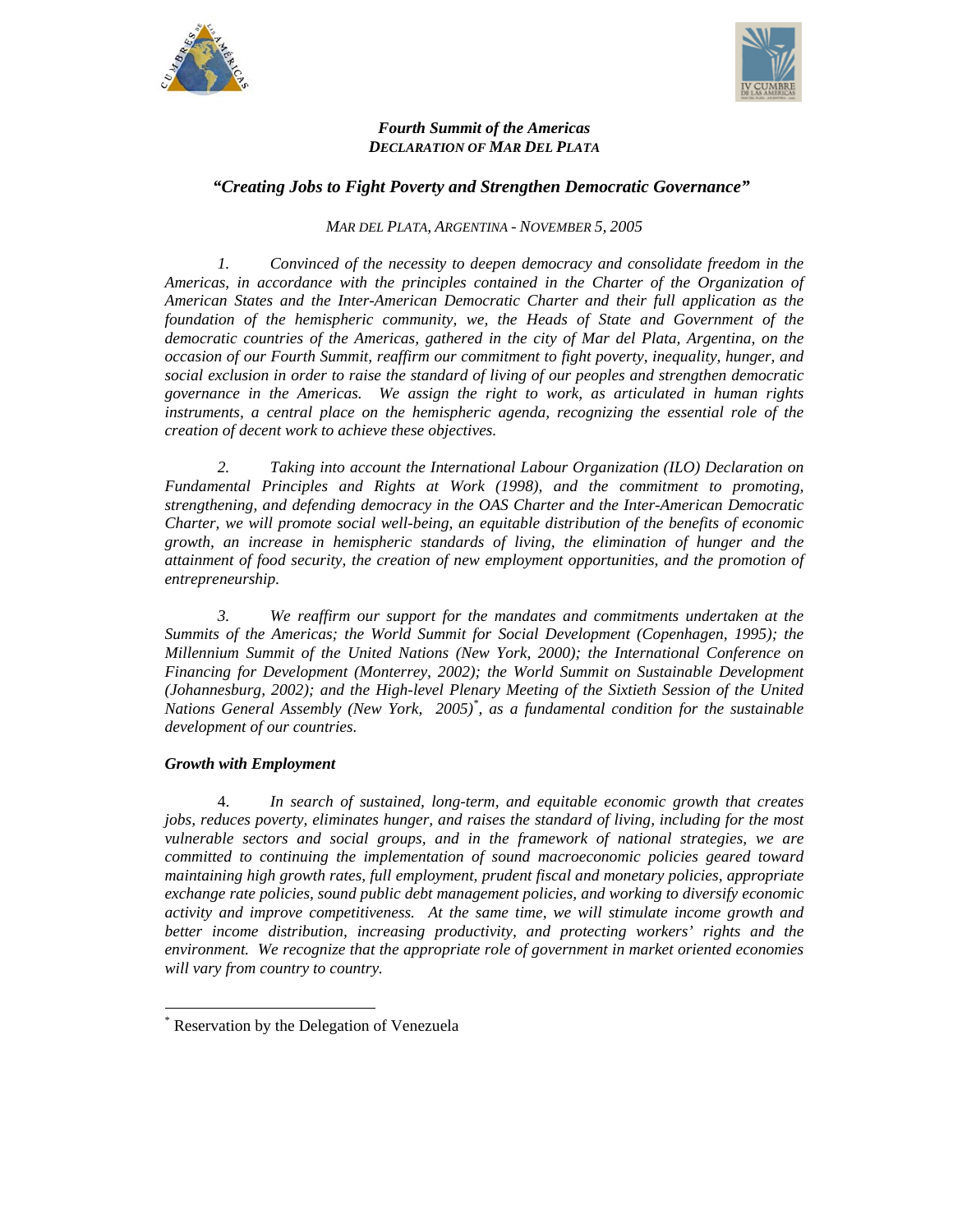*5. We emphasize the importance of the participation of the business sector in achieving our objectives. We recognize, in particular, that micro, small, and medium-sized enterprises, providers of goods and services, constitute a fundamental component for economic growth, job creation, and reduction of poverty and social inequality in our countries.* 

6. *We reaffirm our commitment to the Monterrey Consensus that each country has primary responsibility for its own economic and social development through sound policies, promotion of good governance at all levels and respect for the rule of law and that, at the same time, the international community should support national development efforts. In this context, we reiterate that trade and investment opportunities are necessary for countries in fighting poverty and in their development efforts. Also, in this context, we commit to coordinate international efforts in support of sustainable development policies, to identify secure sources of financing, and to mobilize resources for development and the fight against poverty and hunger.*

*7. We are concerned also to note that poverty is a phenomenon found in all the countries of the Hemisphere and that extreme poverty affects millions of people. In that regard, we are committed to intensifying our efforts toward attaining the goals agreed to at the Millennium Summit, especially that of reducing, by 50%, the proportion of persons living in extreme poverty by 2015 given the fact that, despite the efforts made by the countries of Latin America and the Caribbean, more than 96 million people still live in extreme poverty.* 

*8. We recognize that economic growth is a basic, indispensable, but not sufficient, condition to address the high rates of unemployment, poverty, and growth of the informal economy. We recognize that only countries that have had years of sustained economic growth have successfully reduced poverty. However, in the recent past some countries of the Hemisphere have experienced periods of economic growth that did not translate into equivalent employment gains, compounding existing problems of high income concentration, poverty, and indigence. The challenge is to sustain higher rates of growth with equity and social inclusion, and to generate expanded opportunities, social investment, and social development.* 

*Good economic policies and a favorable international commercial and economic framework are factors that have helped the region achieve, in 2004, rising incomes and the fastest growth rates in a quarter century, which boosted job creation.* 

*9. We recognize that some economies in the region have confronted negative external shocks with consequent internal adjustments, which affect their capacity to generate adequate employment. We call upon countries to continue to implement sound policies to deal with such factors. We also call for increased cooperation on the bilateral, regional, and multilateral levels to address these issues.* 

*10. Recognizing the existence of external factors that hamper economic growth, we reaffirm the importance of international cooperation for medium-to-low income countries, in order to supplement those countries' efforts to implement their development programs and meet their commitments to the Millennium Development Goals. Such cooperation will contribute to employment generation and to democratic governance.* 

*11. We note with concern the increased intensity of natural and man-made disasters and their devastating impact on human lives, infrastructure, and economies in the Hemisphere. We call for action at the national, regional, and international levels to strengthen disaster management programs, including through increased capacity for disaster preparedness, development of early warning systems, risk mitigation and post-disaster recovery, and reconstruction and technical and financial assistance as appropriate, particularly for disasterprone countries, to reduce the impact of disasters. We also support efforts under way to explore private and public sector involvement in comprehensive approaches to catastrophic risk*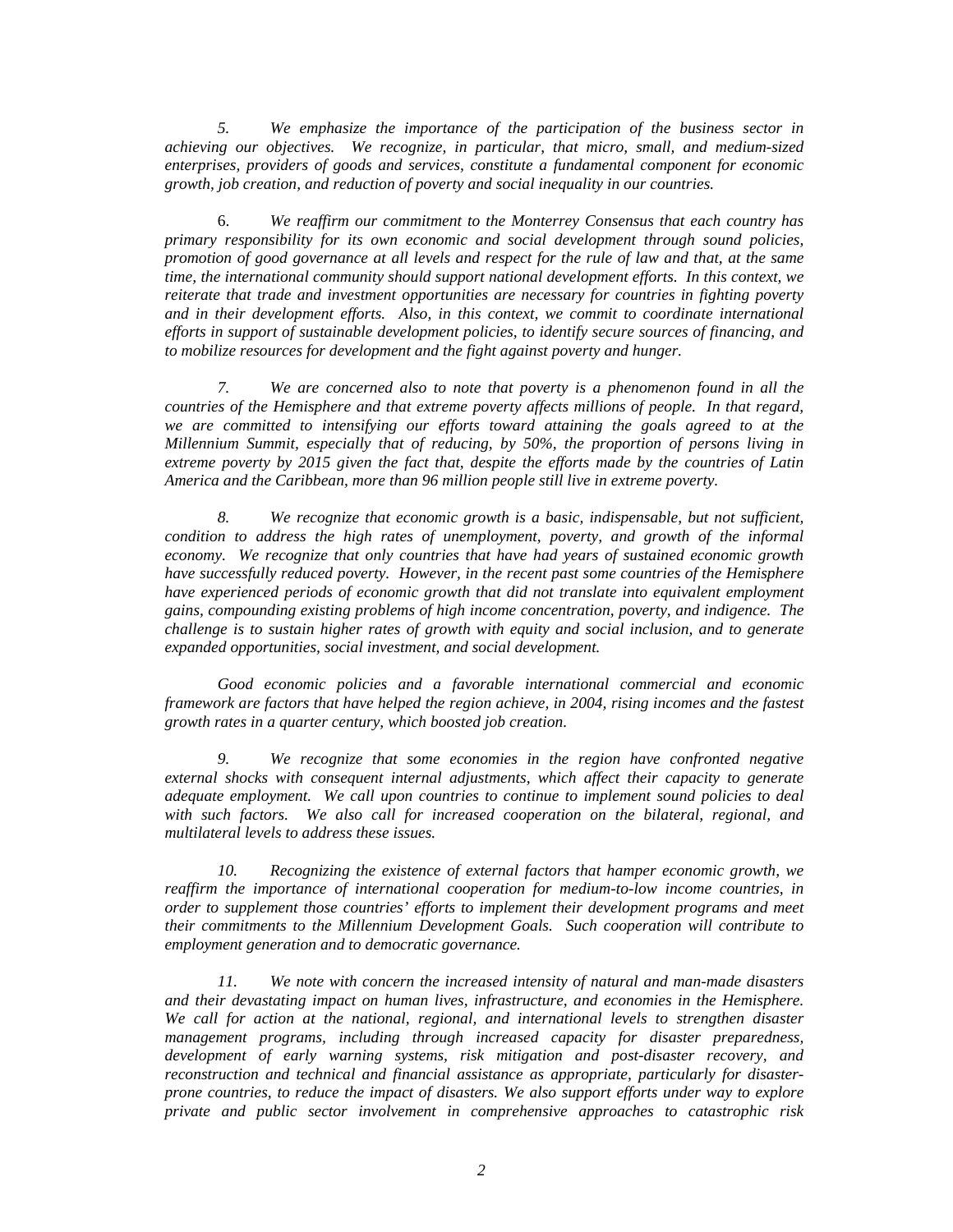*insurance.* 

12. *Sustained economic growth, with equity and social inclusion, is an indispensable condition to create jobs, fight extreme poverty, and overcome inequality in the Hemisphere. To achieve these ends, it is necessary to improve transparency and the investment climate in our countries, build human capital, encourage increased incomes and improve their distribution, promote corporate social responsibility, and foster a spirit of entrepreneurship as well as strong business activity.*

*13. Recognizing that the reduction of inequality and the elimination of poverty cannot*  be achieved solely through welfare-oriented social policies, we commit to undertaking *comprehensive government policies that institutionalize the fight against poverty. We commit to consolidating more democratic societies with opportunities for all, and will promote greater access for our people to education, health care, labor markets, and credit.* 

*14. Taking into account the efforts made in the Hemisphere in the struggle against drug trafficking, we reiterate our support to ensure that alternative development projects contribute to economic growth, promote the creation of decent work, and support the sustainable economic viability of communities and families in those countries affected by the presence of illicit crops.* 

*15. One of the major challenges to democratic stability is to generate productive and quality employment in the interest of ensuring that all our people benefit from economic prosperity. We support a country's legitimate right to pursue and attain its development within the framework of its political, economic, social, and cultural realities. We reiterate our commitment to achieving greater economic integration and we will adopt economic policies that promote economic growth, generate employment, and reduce poverty. To this end, we will address the problems that come about because of trade barriers and unsustainable debt, and we will continue to reform the international financial architecture.* 

*16. This reform has the following objectives, among others: to contribute to the prevention and rapid resolution of financial crises, which particularly harm developing countries in the region; to enhance financing for development; to combat poverty; and to strengthen democratic governance. We stress the need for multilateral financial institutions, in providing policy advice and financial support, to work on the basis of sound, nationally owned paths of reform that the respective countries have identified with, and which take into account the needs of the poor and measures to reduce poverty. To achieve our sustainable development objectives, we need international and multilateral institutions that are more efficient, democratic, and accountable. We call upon the international and regional financial institutions to strengthen coordination of their activities so that they can respond more effectively to the long-term development needs of the countries of the region to achieve measurable results in their efforts to eradicate poverty through more effective use of all available development financing sources. For the poorest and least creditworthy countries, we support increased multilateral development banks (MDB) funding provided as performance-based grants.* 

*17. We will make efforts to increase investment in infrastructure in order to create favorable conditions for employment generation and increased productivity. We will also implement policies to foster the development of our local and/or regional markets* 

*18. We express our commitment to the progress of the negotiations on the Doha Development Agenda. We will make every effort to attain an ambitious and balanced outcome at the Sixth World Trade Organization Ministerial Conference, which will lead to a successful conclusion of the Doha Round in 2006 based, inter alia, on the principle of special and differential treatment for developing countries.*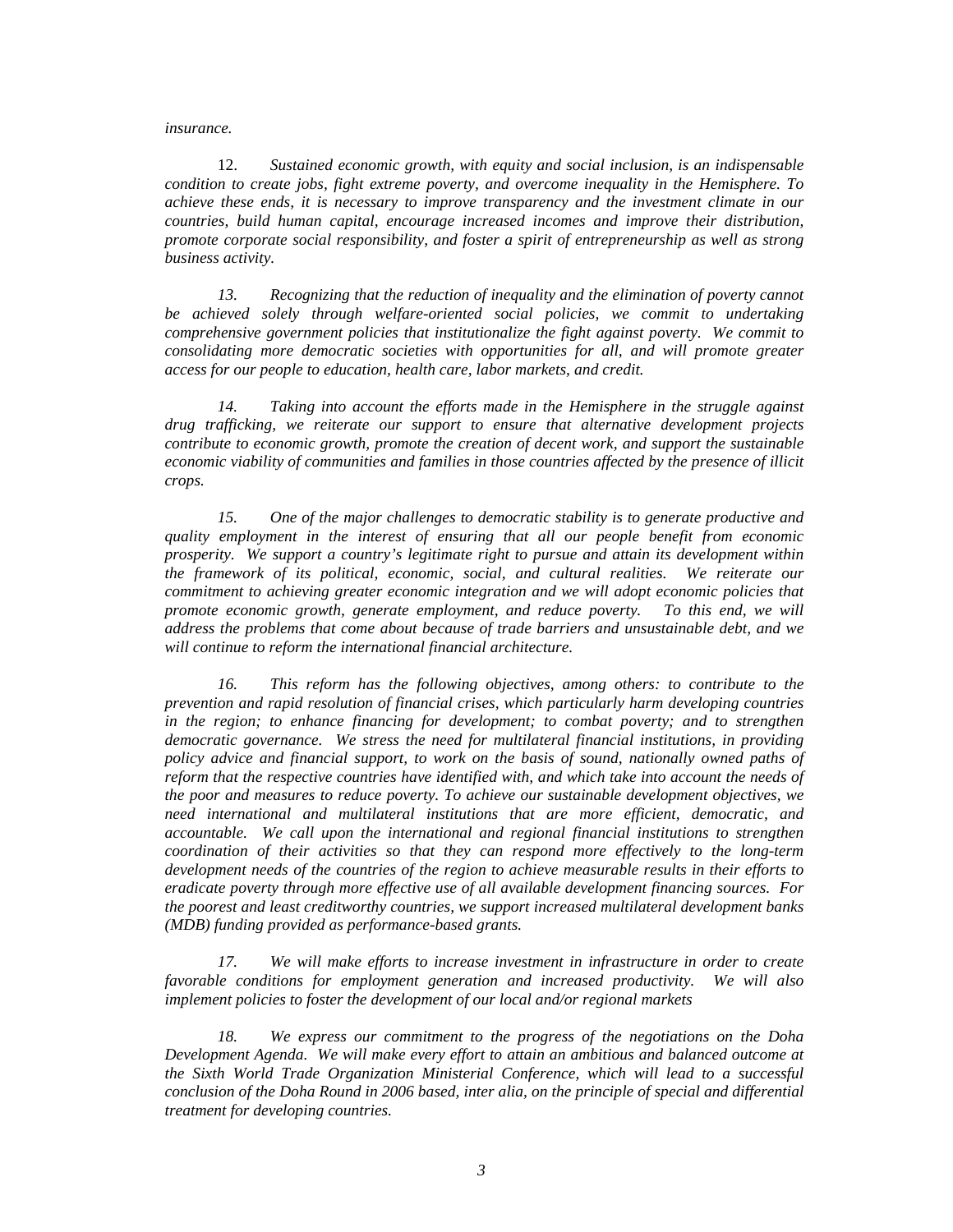*We remain committed to achieving substantial progress on all elements of the Doha Negotiations, in order to gain, in particular, greater access to markets for our exports, the elimination of all forms of agricultural export subsidies, and a substantial reduction of tradedistorting domestic support. We remain committed to achieving an ambitious outcome to the negotiations and to the full and effective implementation of the Work Program related to small economies. Our objective is to expand our trade, as a means of boosting growth and our capacity to generate more, higher quality, and better-paying jobs.*

*19. Recognizing the contribution that economic integration can make to the achievement of the Summit objectives of creating jobs to fight poverty and strengthening democratic governance:* 

*A. Some member states maintain that we take into account the difficulties that the process of the Free Trade Area of the Americas (FTAA) negotiations has encountered, and we recognize the significant contribution that the processes of economic integration and trade liberalization in the Americas can and should make to the achievement of the Summit objectives to create jobs to fight poverty and strengthen democratic governance. Therefore, we remain committed to the achievement of a balanced and comprehensive FTAA Agreement that aims at expanding trade flows and, at the global level, trade free from subsidies and trade-distorting practices, with concrete and substantive benefits for all, taking into account the differences in the size and the levels of development of the participating economies and the special needs and special and differential treatment of the smaller and vulnerable economies. We will actively participate to ensure a significant outcome of the Doha Round that will reflect the measures and proposals mentioned in the previous paragraph. We shall continue to promote the established practices and activities in the FTAA process that provide transparency and encourage participation of civil society.* 

*We instruct our officials responsible for trade negotiations to resume their meetings, during 2006, to examine the difficulties in the FTAA process, in order to overcome them and advance the negotiations within the framework adopted in Miami in November 2003. We also instruct our representatives in the institutions of the Tripartite Committee to continue allocating the resources necessary to support the FTAA Administrative Secretariat.* 

*B. Other member states maintain that the necessary conditions are not yet in place for achieving a balanced and equitable free trade agreement with effective access to markets free from subsidies and trade-distorting practices, and that takes into account the needs and sensitivities of all partners, as well as the differences in the levels of development and size of the economies.* 

 *In view of the above, we have agreed to explore both positions in light of the outcomes of the next World Trade Organization ministerial meeting. To that end, the Government of Colombia will undertake consultations with a view to a meeting of the officials responsible for trade negotiations.* 

#### *Jobs to Fight Poverty*

*20. Considering the widespread demand for dignified, decent, and productive work in the*  Hemisphere*, the great task of our societies and governments in combating poverty and social exclusion is to adopt policies for generating more and better jobs in rural and urban areas, to contribute effectively to social inclusion and cohesion, prosperity, and democratic governance.*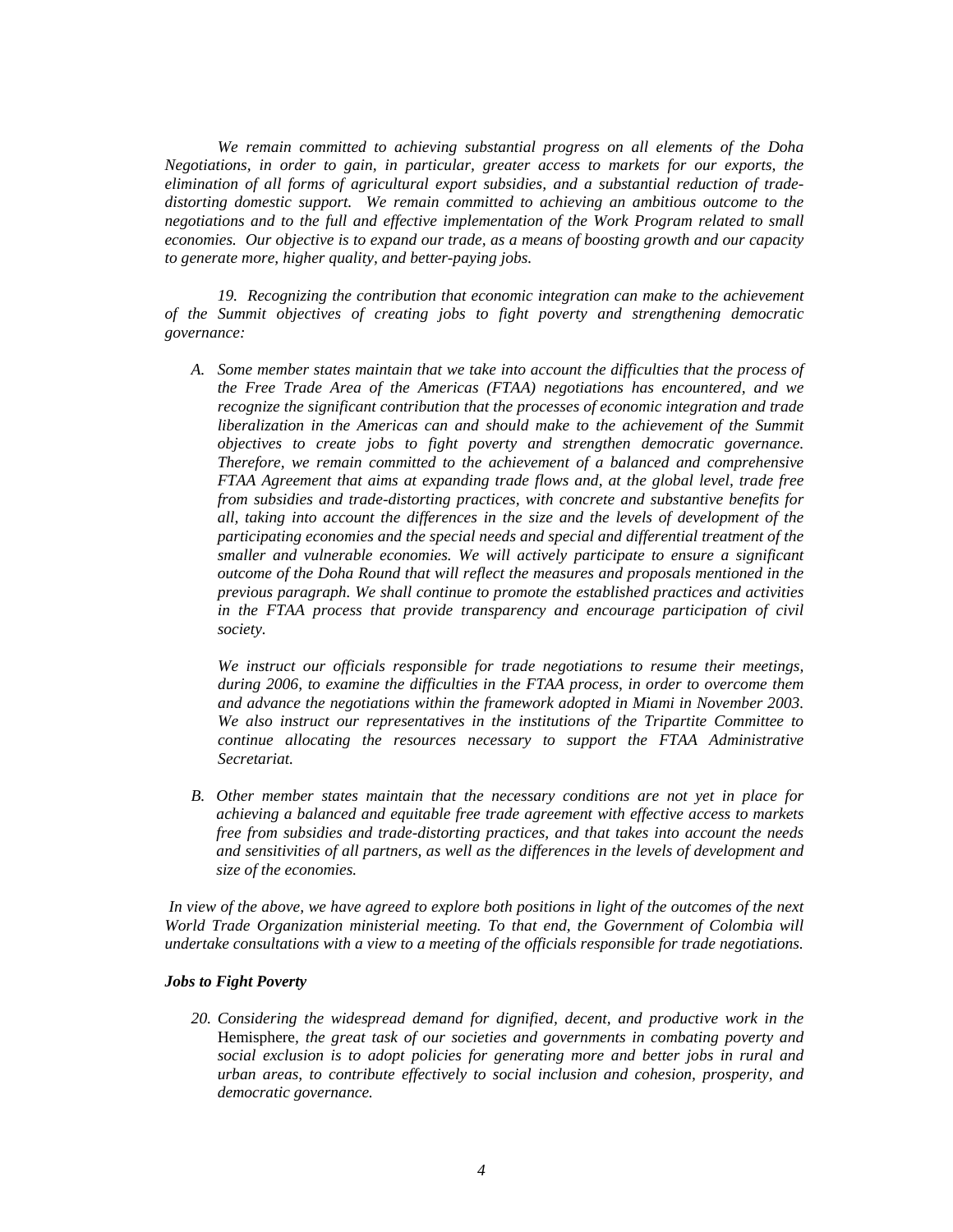- *21. We commit to implementing active policies to generate decent work and create the conditions for quality employment that imbue economic policies and globalization with a strong ethical and human component, putting the individual at the center of work, the company, and the economy. We will promote decent work, that is to say: fundamental rights at work, employment, social protection and social dialogue.*
- *22. We reaffirm our respect for the rights set forth in the ILO Declaration on Fundamental Principles and Rights at Work (1998) and undertake to promote these fundamental rights. We will develop and implement policies and programs that help labor markets to function efficiently and transparently and that help workers respond to the opportunities created by economic growth and new technologies.*
- *23. We will combat gender-based discrimination in the work place, promoting equal opportunities to eliminate existing disparities between men and women in the working world through an integrated approach that incorporates gender perspective in labor policies, including by promoting more opportunities for ownership of businesses by women.*
- *24. We reaffirm our strong commitment to confronting the scourge of racism, discrimination, and intolerance in our societies. These problems must be fought at all levels of government and the wider society. The Inter-American System also has a vital role to play in this process by, among other activities, analyzing the social, economic, and political obstacles faced by marginalized groups and identifying practical steps, including best practices, on how to combat racism and discrimination. To this end, we support the implementation of the OAS Resolution AG/RES. 2126 (XXXV O/05) that led to the establishment of a Working Group in charge of, inter alia, the preparation of a Draft Inter-American Convention Against Racism and all Forms of Discrimination and Intolerance, and lend encouragement to that Working Group to combat racism, discrimination, and intolerance through available means as a matter of the highest priority. We also recall our commitment to fully implement our obligations under the United Nations Convention on the Elimination of All Forms of Racial Discrimination.*
- *25. We commit to protecting children from economic exploitation and from any tasks that may interfere with their education and integral development, according to the principle of the effective abolition of child labor, which is contained in the ILO Declaration on Fundamental Principles and Rights at Work (1998). In addition, we will take immediate and effective measures to prevent and eradicate the worst forms of child labor according to Convention 182 of the ILO (1999). We will strive to improve access to and the quality of basic education for all children, recognizing that providing educational opportunities is an investment in the future of our societies.*
- *26. We reaffirm that all migrants, regardless of their immigration status, should be accorded the full protection of human rights and the full observance of labor laws applicable to them, including the principles and labor rights embodied in the ILO Declaration on Fundamental Principles and Rights at Work (1998).*
- 27. We will promote decent work for migrant workers in the context of the Declaration of *Nuevo León and encourage support for the Inter-American Program adopted by the General Assembly in resolution AG/RES. 2141 (XXXV-O/05). Likewise, the state parties to the International Convention on the Protection of the Human Rights of All Migrant Workers and Members of their Families reiterate the importance of its full implementation by the parties.*
- *28. We call for an increase in inter-American cooperation and dialogue to reduce and*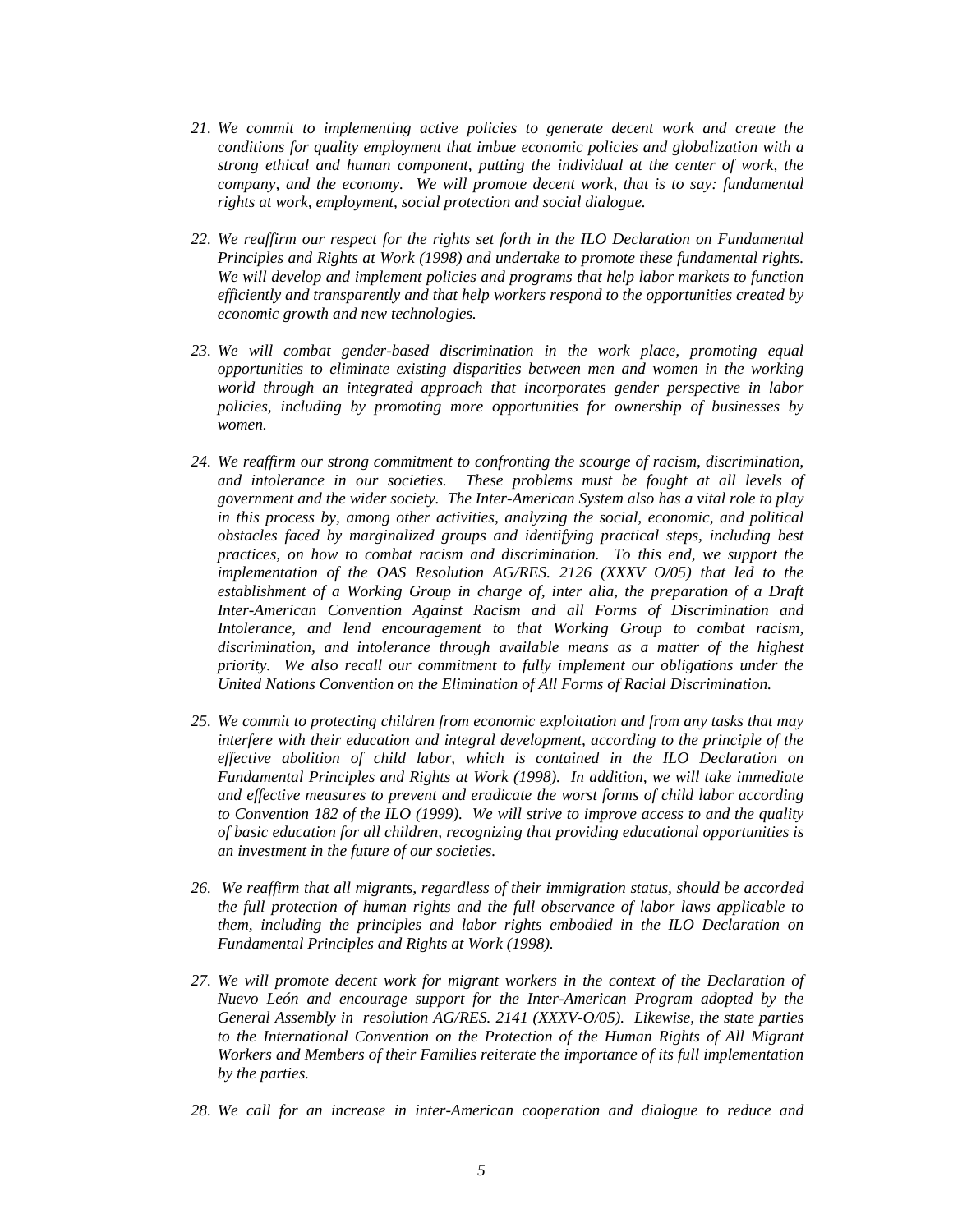*discourage undocumented migration as well as to promote migration processes in accordance with the national legal system of each State and applicable international human rights law. We commit to dialogue in order to reduce the cost and facilitate remittances and to increase efforts to combat smuggling of migrants and trafficking in persons, in keeping with international instruments of human rights; to provide for the dignified, orderly, and safe return of migrant, and to invite states to exchange best practices on establishing bilateral programs for migrant workers.* 

- *29. We will spare no effort to achieve the immediate and complete abolition of forced or compulsory labor in the Americas. We are convinced that it will be a fundamental contribution to achieving the objectives of sustainable growth with social equity in our nations and the forging of a better future for all Americans.*
- *30. We commit to strive to ensure equal opportunities to employment for all as well as to work to eliminate discrimination in the workplace, in access to education, training, and remuneration. In this context, we will pay special attention to gender-differentiated needs, the needs of indigenous peoples, Afro-descendents, and other groups in vulnerable situations.*
- *31. We reaffirm our commitment to respect indigenous peoples rights and we commit to successfully concluding negotiations on the American Declaration on the Rights of Indigenous Peoples. The full exercise of these rights is essential for the existence, welfare, and integral development of indigenous peoples and for their full participation in national activities. For this reason, we must create the necessary conditions to facilitate their access to decent work and living conditions that allow them to overcome social exclusion and inequality, and poverty.*
- *32. We affirm our commitment to respect the rights of Afro-descendents and to ensuring their full access to educational opportunities at all levels, and to decent work that will help them overcome poverty and social exclusion and contribute to their increased participation in all sectors of our societies.*
- *33. We will promote integrated frameworks of public environmental, employment, health, and social security policies to protect the health and safety of all workers and foster a culture of prevention and control of occupational hazards in the Hemisphere.*
- *34. We will strengthen cooperation and exchanges of information in the struggle against chronic diseases as well as emerging and re-emerging diseases such as HIV/AIDS, SARS, malaria, tuberculosis, avian flu, and other health risks. We commit to fighting the stigma, misinformation, and discrimination against people living with HIV/AIDS in the workplace and favor their full access to employment with dignity. We propose to develop crosscutting strategies and cooperation mechanisms, principally within the framework of the World Health Organization (WHO) and the Pan American Health Organization (PAHO), to combat these diseases, including the strengthening and adequate financing of the Global Fund to Combat AIDS, Tuberculosis, and Malaria as well as the development of national preparedness plans to fight potential pandemics, such as avian flu. We urge all countries to accelerate the process of ratification of the new international health regulations and*  seek to enhance the cooperation mechanisms that would facilitate access to pertinent *measures of prevention, diagnosis, and treatment of the population at risk.*
- *35. Recognizing the need for comprehensive social protection systems, we will examine the forms of unemployment protection most appropriate and possible for our respective countries. As part of a package of social safety nets for the unemployed, we also recognize the positive contribution of unemployment insurance systems in temporarily*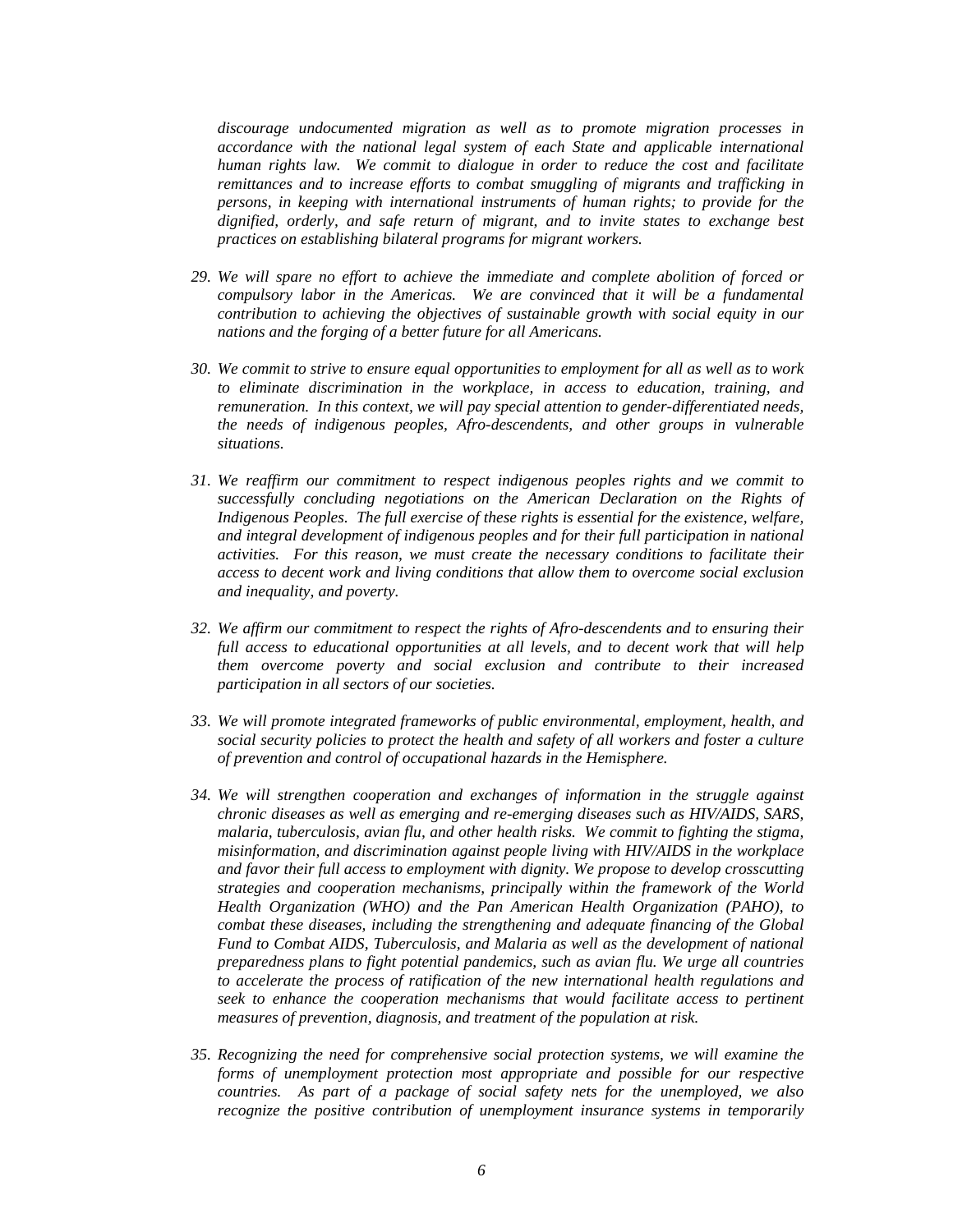*alleviating the socioeconomic suffering of individuals, reducing the need for workers to resort to subsistence activities through precarious jobs and facilitating their reentry into the work force.* 

- *36. We consider it essential to strengthen broad, transparent, and inclusive social dialogue with all concerned sectors of society, at the local, national, regional, and hemispheric levels. Social dialogue is an important and basic instrument to promote and consolidate democracy and to build societies with inclusion and social justice.*
- *37. We recognize the fundamental and unique consultative role of employers' and workers' organizations in shaping employment and labor policies. We undertake to promote and facilitate tripartite dialogue in national, subregional, and hemispheric frameworks.*
- *38. We recognize the important link between development and culture and we agree that support for culture in its many dimensions contributes to, among other things, the preservation and protection of national heritage, the enhancement of the dignity and identity of our people, the creation of decent jobs, and the overcoming of poverty.*
- *39. We underline the importance of the OAS Meeting of Ministers and High Authorities on Sustainable Development to be held in Santa Cruz de la Sierra, Bolivia, in August 2006. We encourage the participation of member states and we call upon the OAS to continue to support the preparatory work necessary to make this meeting a success.*

### *Training the Labor Force*

- *40. We recognize the essential role of life-long learning opportunities, especially technical and professional training of our population. Investing in knowledge, skills, capacities, and abilities facilitates access and re-entry to the labor force, supports personal and professional development, and maximizes economic productivity and institutional strengthening.*
- 41. *We recognize the importance of facilitating the integration of youth into the labor market, expanding coverage and improving the quality of information services and career counseling.*
- *42. We agree that in order to improve employment opportunities we must ensure quality education for all citizens, which requires the evaluation of our efforts based on clearly defined standards and accountability for results.*
- *43. We support the recommendations contained in the Declaration and Plan of Action of the Fourth Meeting of Ministers of Education, held in Scarborough, Trinidad and Tobago, August 10-12, 2005. We will strive for quality public education at all levels and promote literacy to ensure a democratic citizenry, foster decent work, fight poverty, and achieve greater social inclusion. Achieving these goals requires a substantial financial investment by our governments and international financial institutions. We note with satisfaction the suggestion of the Ministers of Education that our governments explore innovative forms of increasing financing for education with international financing institutions, such as debt swaps for investment in education.*
- *44. We understand that the potential for developing the capacity of our citizenry and attaining greater productivity depends on a well-educated and well-trained labor force. In this sense, we recognize the advances made in increasing access to education and we reiterate the need to expand coverage, improve quality, strengthen the teaching profession, and*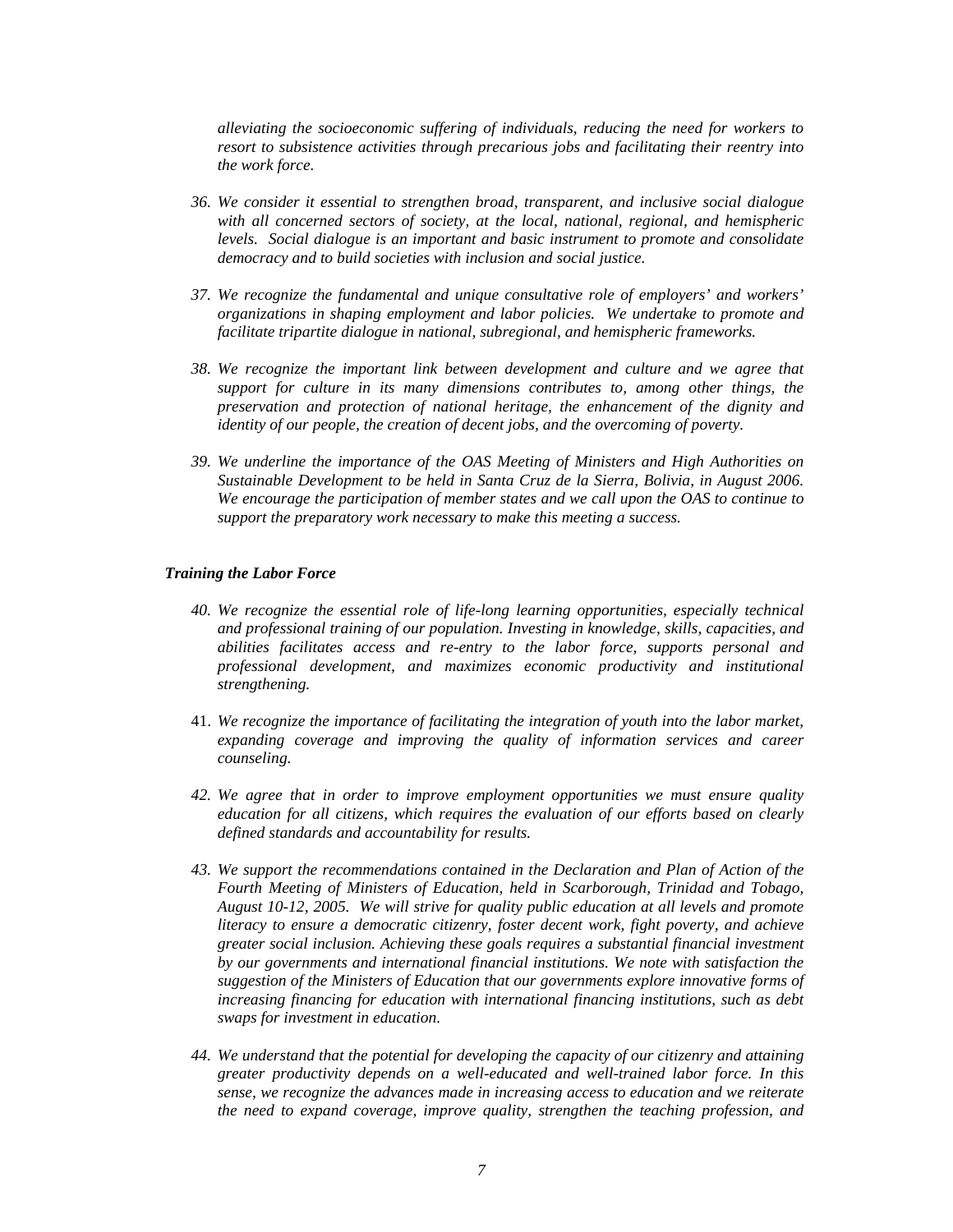*improve the efficiency of our education systems. We reiterate the importance of incorporating new information and communication technologies in the training of our citizenry to increase their productivity.* 

- *45. We commit to support the improvement of the quality of the teaching of science and we will strive to incorporate science, technology, engineering, and innovation as principal*  factors in national strategies and plans for social and economic development, for the *fundamental purpose of reducing poverty and generating decent work. In this vein, we support the Declaration and Plan of Action adopted at the Ministerial Meeting of Science and Technology held in Lima.*
- *46. We recognize that scientific and technological research, and scientific development and progress play a fundamental role in the integral development of our societies, by building knowledge-based economies and contributing to economic growth and increased productivity. In this regard, we reiterate our support for the institutions established earlier in the Summits Process, such as the Inter-American Committee on Science and Technology, to create a scientific culture in the Hemisphere. We will continue to support public and private research associations and promote their interaction.*
- *47. We will continue to increase investment in science and technology, with the participation of the private sector and the support of multilateral institutions. We will also intensify our efforts to encourage our universities and higher institutions of science and technology to increase their linkages and deepen basic and applied research and promote greater incorporation of workers in the agenda of innovation. We will facilitate the greatest interaction possible between scientific and technological research communities by fostering the establishment and consolidation of advanced research networks and synergies among educational institutions, research centers, the public and private sectors and civil society.*
- *48. We recognize that the protection and enforcement of intellectual property rights should contribute to the promotion of technological innovation and to the transfer and dissemination of technology, to the mutual advantage of producers and users of technological knowledge and in a manner conducive to social and economic welfare, and to a balance of rights and obligations. Therefore, we reiterate our commitment to their protection in accordance with the WTO Agreement on Trade-related Aspects of Intellectual Property Rights.*
- *49. We will do our utmost to take advantage of the possibilities offered by information and communication technologies to increase efficiency and transparency in the public sector, and to facilitate the participation of citizens in public life, thereby helping to strengthen democratic governance in the region. In that sense, we will continue promoting the adoption in the region of training programs in e-government, by sharing the experience of countries that have made headway in this field. This will help boost the skills of public sector employees through the use of innovative tools such as on-line training portals for government officials currently implemented in some countries. These actions will provide training at several levels, thereby helping to improve the skills of civil servants and strengthening education in democratic values and best practices in the region.*

#### *Micro, small, and medium-sized enterprises as an engine of job growth*

*50. Micro, small, and medium-sized enterprises constitute a strategic force to generate new employment, improve the quality of life, and have a positive impact on development and economic growth while promoting equity and social inclusion.*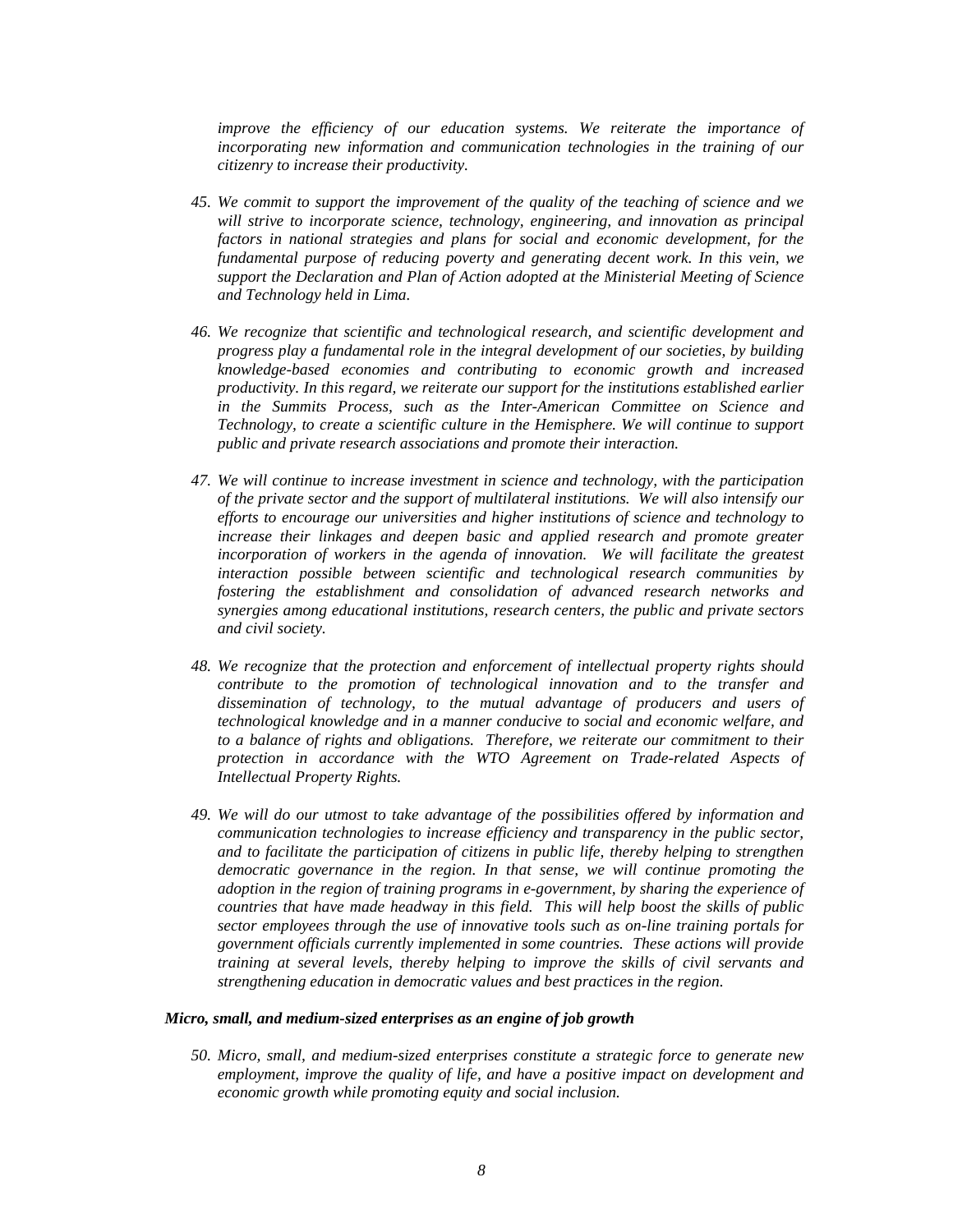- *51. We will promote and support actions to facilitate the participation of small and mediumsized enterprises (SMEs) in domestic markets and international trade. We will support the SME Congress of the Americas and encourage wider participation in this initiative. We stress the importance of opening new markets for SME goods and services.*
- *52. We are committed to the fight against poverty and inequality and we recognize the contribution to the economy and to the creation of decent work by productive organizations, in accordance with each nation's characteristics, such as cooperatives and other production units.*
- *53. We will foster the development of entrepreneurial skills and technical competence of SMEs, with the objective of facilitating their entry into new markets, aimed at strengthening SMEs and consequently increasing employment.*
- *54. We will support the efforts that the multilateral development banks make with the micro, small and medium-sized enterprises as fundamental factors of economic growth and we will welcome the increased efforts of the World Bank, Inter-American Development Bank (IDB), and other regional development banks to create the enabling environment for strengthening such enterprises.*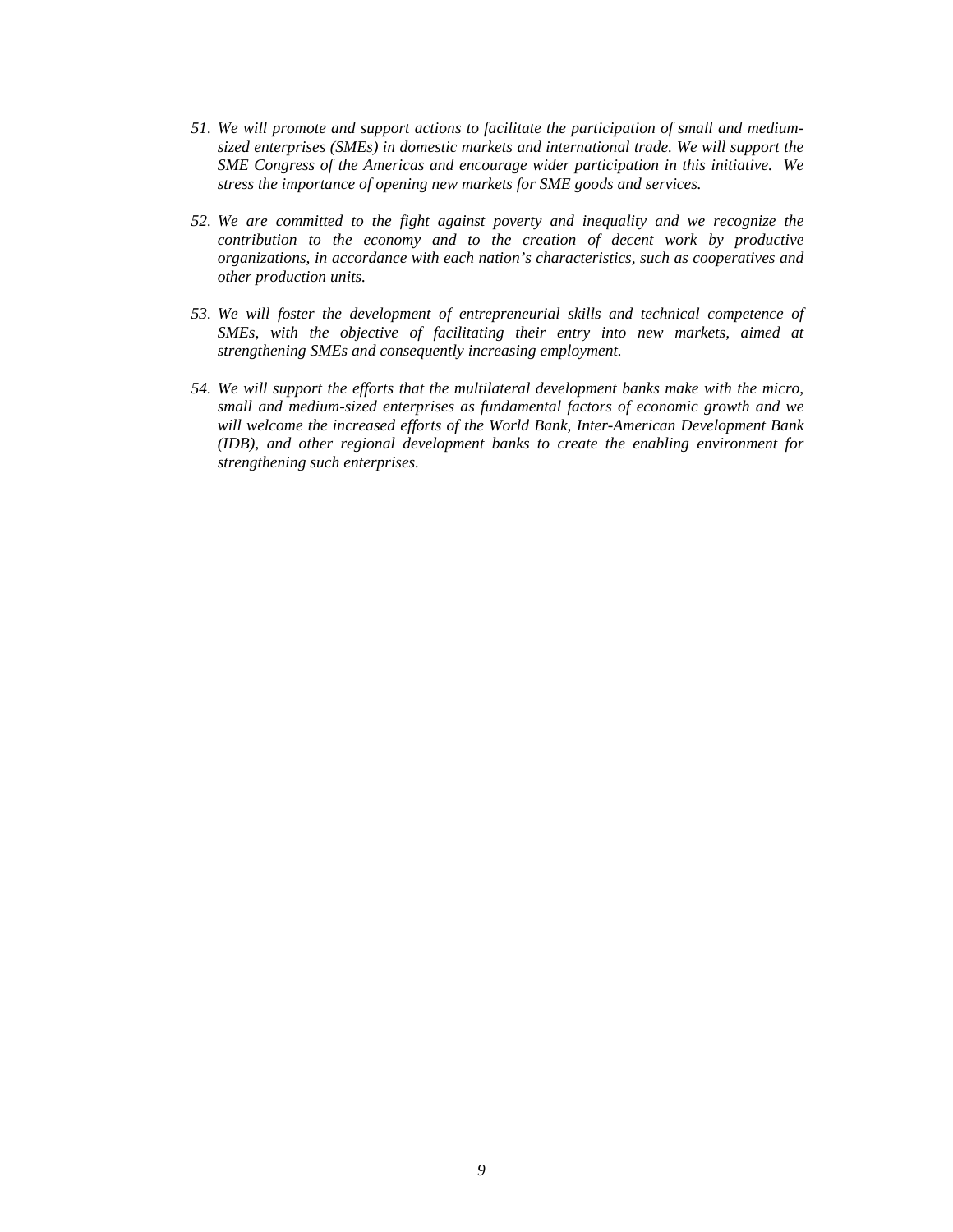#### *Framework for Creating Decent Work*

- *55. We are committed to building a more solid and inclusive institutional framework, based on the coordination of economic, labor, and social public policies to contribute to the generation of decent work, which must comprise:* 
	- *a) A labor framework that promotes decent work and reaffirms our respect for the ILO Declaration on Fundamental Principles and Rights at Work and its followup. We shall continue to strengthen the application of our national labor laws and promote their effective enforcement;*
	- *b) An economic framework characterized by responsible fiscal policies fostering equitable growth that generates employment;*
	- *c) A business climate that attracts investment, fosters new enterprise creation, and promotes competition;*
	- *d) A legal framework that upholds the rule of law, transparency, and access to justice; reinforces impartiality and independence of judicial institutions; prevents and combats impunity and corruption in both the public and the private spheres; and fights international crime;*
	- *e) A public policy framework for integral and sustainable development that can reduce poverty and inequality, advance human health, and protect the environment in harmony with international environmental agreements to which we are all party, including those that address endangered and migratory species and wildlife, wetlands, desertification, ozone depleting chemicals, and climate change; we take note, with satisfaction, of the upcoming United Nations Conference on Climate Change in Montreal.*
	- *f) A regulatory framework that seeks to incorporate the informal sector and unregistered work into the formal sector, recognizing the heterogeneous nature of the informal sector, in order to expand social protection and to enhance the quality and productivity of work;*
	- *g) A comprehensive framework for rural and agricultural development, to promote investment, job creation, and rural prosperity;*
	- *h) To achieve the abovementioned objectives we will promote increased cooperation and coordination between local, regional, and national governments.*
- *56. We recognize the vital contributions of Ministries of Labor to the achievement of the objectives of the Fourth Summit of the Americas, "Creating Jobs to Fight Poverty and Strengthen Democratic Governance," and to the promotion of decent work and policies that encourage investment and economic growth with equity. We are committed to strengthening them with the goal of ensuring that they have sufficient national budgetary and technical resources to carry out their duties in an efficient and effective manner. We call upon our respective Ministers of Labor, working with employers and workers, to promote professional training and lifelong learning activities so that workers may adequately insert themselves into labor markets, to facilitate the skills and the knowledge development of workers and job seekers; to implement policies and programs, such as improved employment services and access to quality labor market information, that provide for the efficient functioning of labor markets; and to effectively enforce our national labor laws and regulations.*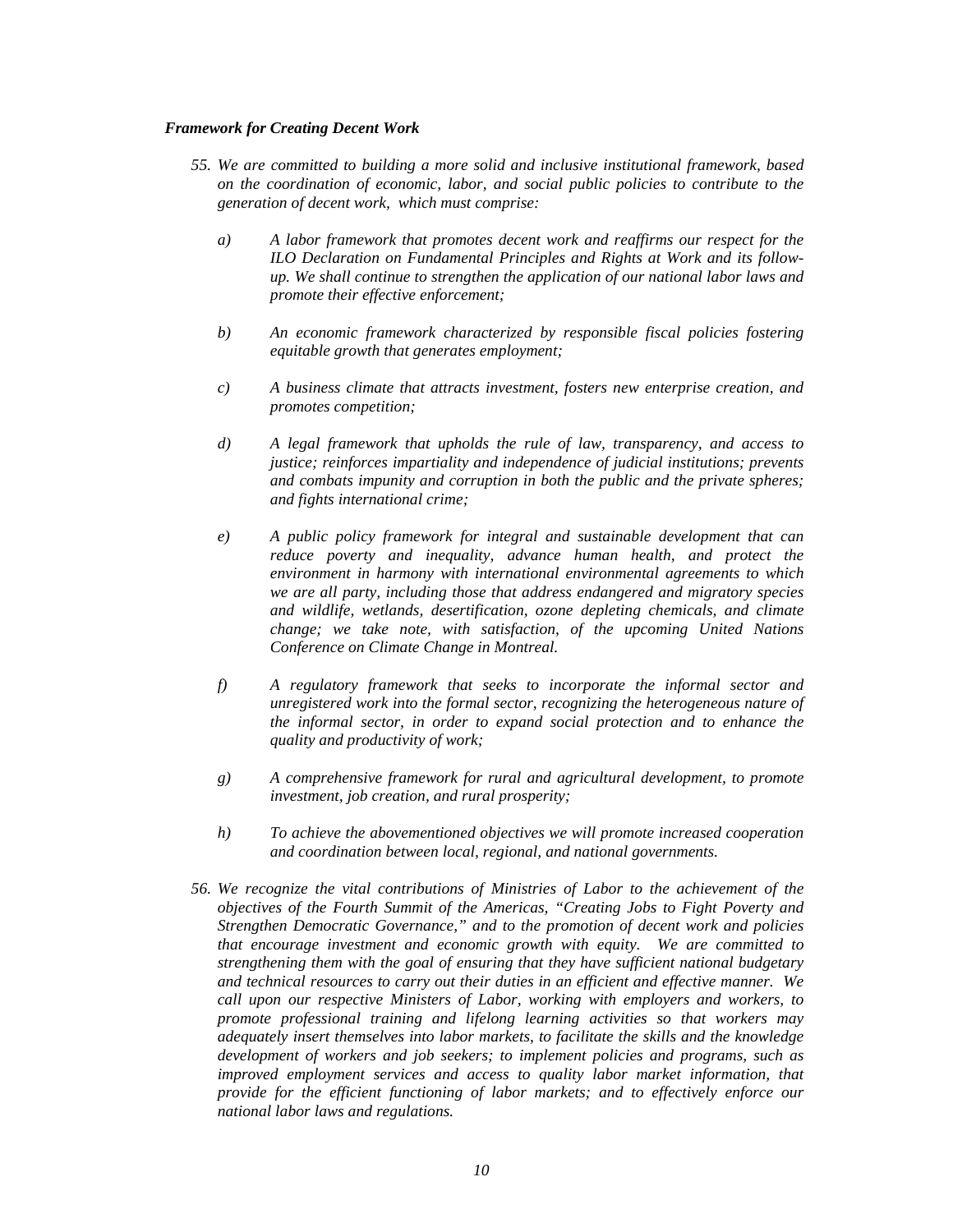*We encourage the ministers to continue bilateral and multilateral cooperation aimed at capacity building. We also take note of the Declaration and Plan of Action of Mexico and their role in furthering the objectives of the Summit.* 

#### *Strengthening Democratic Governance*

- *57. We reiterate our commitment to the OAS Charter and the Inter-American Democratic Charter and we reaffirm our resolve to strengthen their full and effective implementation.*
- *58. We are convinced that representative democracy is an indispensable condition for the stability, peace, and development of the region†. We recognize that for democracy to prosper, governments must be responsive to the legitimate aspirations of their people and work to provide their people with the tools and opportunities to improve their lives.*
- *59. In this sense, we endorse the commitments undertaken in the Declaration of Florida adopted at the thirty-fifth regular session of OAS General Assembly held in June 2005. Likewise, we take note of the importance of what was agreed by the participants of the Community of Democracies at their Third Ministerial Meeting, held in Santiago, in April 2005.*
- *60. We reaffirm that the participatory nature of democracy in our countries in different aspects of public life contributes to the consolidation of democratic values and to freedom and solidarity in the Hemisphere.*
- *61. Our efforts to generate decent work will contribute to promoting equity, social mobility, a better quality of life, and social inclusion for our citizens as well as to achieving social justice.*
- *62. Increased participation by citizens, communities, and civil society will contribute to ensuring that the benefits of democracy are shared by society as a whole.*
- *63. We recognize that the universal promotion and protection of human rights, including civil, political, economic, social, and cultural rights on the basis of the principles of universality, indivisibility, and interdependence, as well as respect for international law, including international humanitarian law, international human rights law, and international refugee law are essential to the functioning of democratic societies. Accordingly, we reaffirm the need to continue the process of strengthening and enhancing the effectiveness of the inter-American human rights system, in particular, the functioning of and access to the Inter-American Court of Human Rights and the Inter-American Commission on Human Rights.*
- *64. We reaffirm that democratic governance based on respect for the rule of law and which is stable, transparent, effective, inclusive, and accountable, contributes to creating the enabling environment to attract investment, build economic prosperity, foster the creation of decent work, and achieve social justice.*

l

<sup>†</sup> Reservation by Venezuela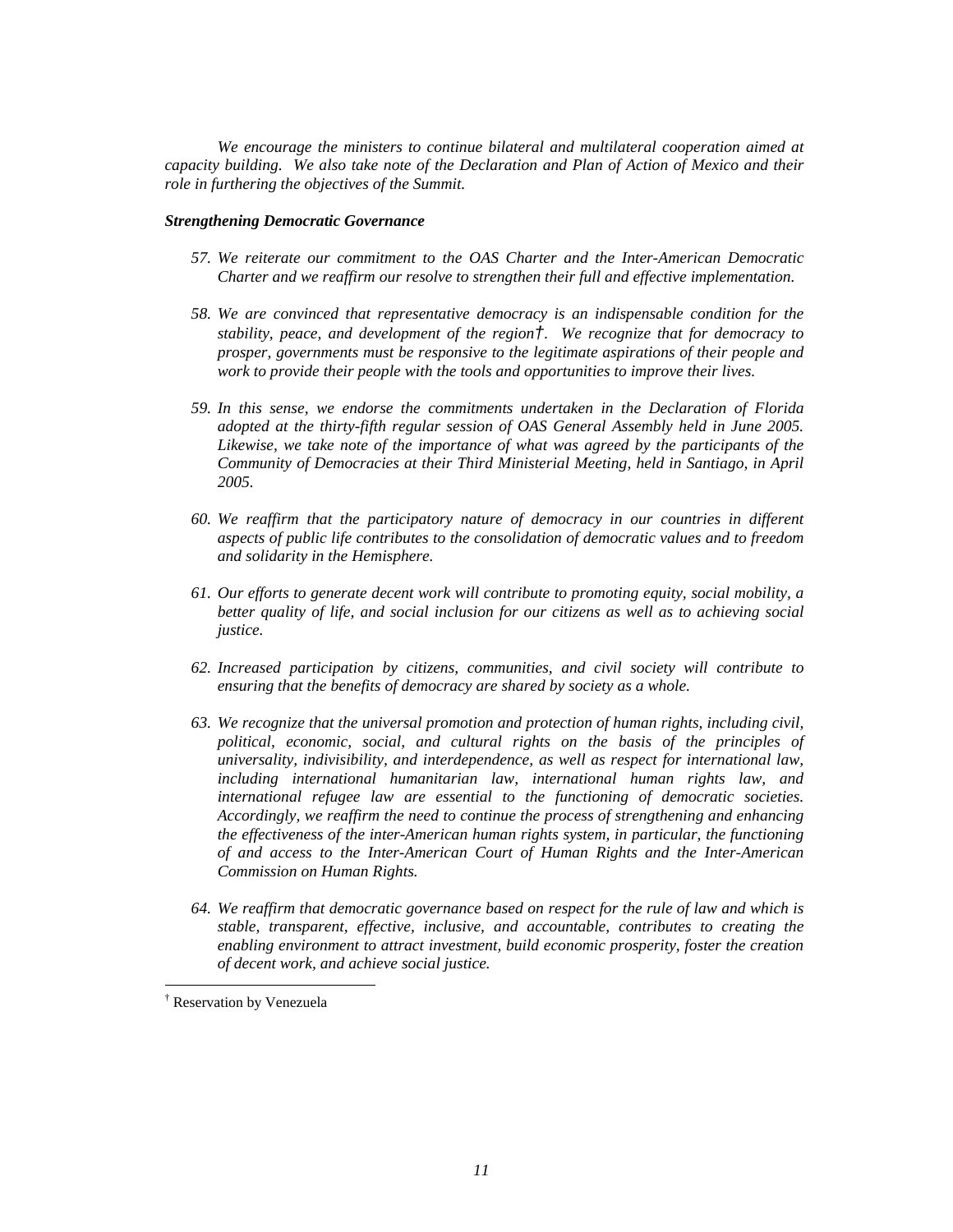- *65. In this sense, we recognize the work of the Meetings of Ministers and of High Authorities of the Inter-American High Level Network on Decentralization, Local Government, and Participation by Citizens, in particular the III RIAD, whose central theme was the role of local and regional governments, citizen participation and regional development in combating poverty, the generation of work and income, and the strengthening of democratic governance.*
- *66. Accountability is a key instrument to achieve transparency and efficiency in the use of resources administered by our governments. Fighting corruption is a key aspect of strengthening democracy and economic growth. For this reason, we call upon states to implement the Inter-American Convention against Corruption and participate fully in the Follow-up Mechanism for the Implementation of the Inter-American Convention against Corruption. We stress the importance of the oversight role of legislatures, as appropriate, in the fight against corruption and the importance of promoting inter-parliamentary exchanges to encourage the development of national and international strategies to fight against corruption.*
- *67. We will promote economic prosperity by ensuring that the community of democratic states remains committed to peace and to dealing with threats, concerns, and other challenges to security. We reiterate our commitment to the objectives and purposes contained in the Declaration on Security in the Americas based on a multidimensional concept of security, and will continue to strengthen cooperation among our states.*
- *68. We state that terrorism affects the normal functioning of our societies and has a negative impact on our economies and labor markets and particularly the generation of jobs. To sustain an environment to promote economic prosperity and the well-being of our people, we will take all necessary steps to prevent and counter terrorism and its financing in full compliance with our obligations under international law, including international humanitarian law, international human rights law, and international refugee law.*
- *69. We will strengthen the timely exchanges of information and the broadest possible mutual legal assistance in order to prevent, combat, and eliminate terrorism, prevent the international movement of terrorists and ensure their prosecution, and, as appropriate, their extradition in accordance with domestic laws and relevant treaties and conventions. We will cooperate to avoid that any individual who participates in the financing, planning, preparation and commission of terrorist acts finds safe haven in our countries.*
- *70. We emphasize our concern for the criminal gang problem and its related aspects, as well as its effect on the economic and social environments that challenge the progress made by our societies in the stability, democratization, and sustainable development process: a situation that requires additional urgent action to promote the prevention of criminal acts, prosecute those who commit them, rehabilitate and reinsert them, and create opportunities to facilitate access by youth to decent work.*
- *71. We offer our encouragement to the OAS in drafting the Social Charter of the Americas and its Plan of Action, whose principles and objectives will be directed towards the achievement by member states of societies that offer all of our citizens more opportunities to benefit from sustainable development with equity and social inclusion.*
- *72. National efforts to generate decent jobs and good employment must be supported by international cooperation and solidarity. In this context, we will strengthen hemispheric cooperation mechanisms among our countries within the OAS framework and with other multilateral organizations and financial institutions, to ensure an effective use of instruments and resources needed to promote sustainable growth and development. In this*